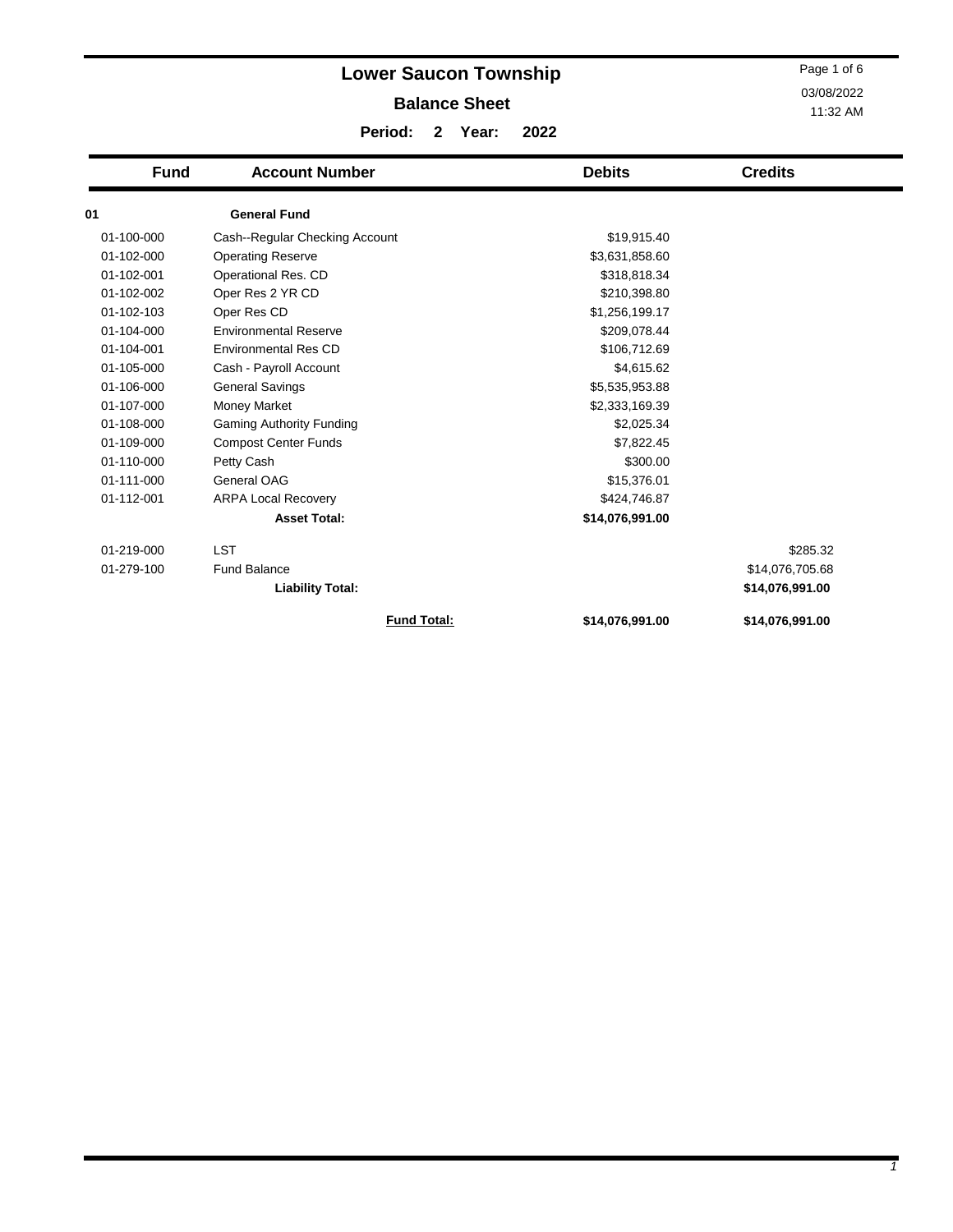|             | Page 2 of 6<br>03/08/2022<br>11:32 AM |                    |                 |                 |
|-------------|---------------------------------------|--------------------|-----------------|-----------------|
| <b>Fund</b> | <b>Account Number</b>                 |                    | <b>Debits</b>   | <b>Credits</b>  |
| 02          | <b>Special Taxes</b>                  |                    |                 |                 |
| 02-100-000  | Checking Account                      |                    | \$2,000.09      |                 |
| 02-109-000  | State Liquid Fuels                    |                    | \$1,590,308.39  |                 |
| 02-110-000  | Open Space Fund                       |                    | \$7,529,043.14  |                 |
| 02-110-001  | Open Space CD                         |                    | \$424,211.28    |                 |
| 02-110-002  | Open Space CD 2 yr                    |                    | \$525,997.02    |                 |
| 02-110-003  | Open Space CD 4 2019                  |                    | \$1,553,928.80  |                 |
| 02-110-004  | Money Market BBT                      |                    | \$1,018,701.59  |                 |
| 02-110-100  | Open Space Checking                   |                    | \$1,267.54      |                 |
| 02-111-000  | Fire Tax Fund                         |                    | \$962,129.04    |                 |
|             | <b>Asset Total:</b>                   |                    | \$13,607,586.89 |                 |
| 02-279-000  | <b>Fund Balance</b>                   |                    |                 | \$6,926,660.93  |
| 02-296-000  | <b>Budgetary Fund Balance</b>         |                    |                 | \$6,680,925.96  |
|             | <b>Liability Total:</b>               |                    |                 | \$13,607,586.89 |
|             |                                       | <b>Fund Total:</b> | \$13,607,586.89 | \$13,607,586.89 |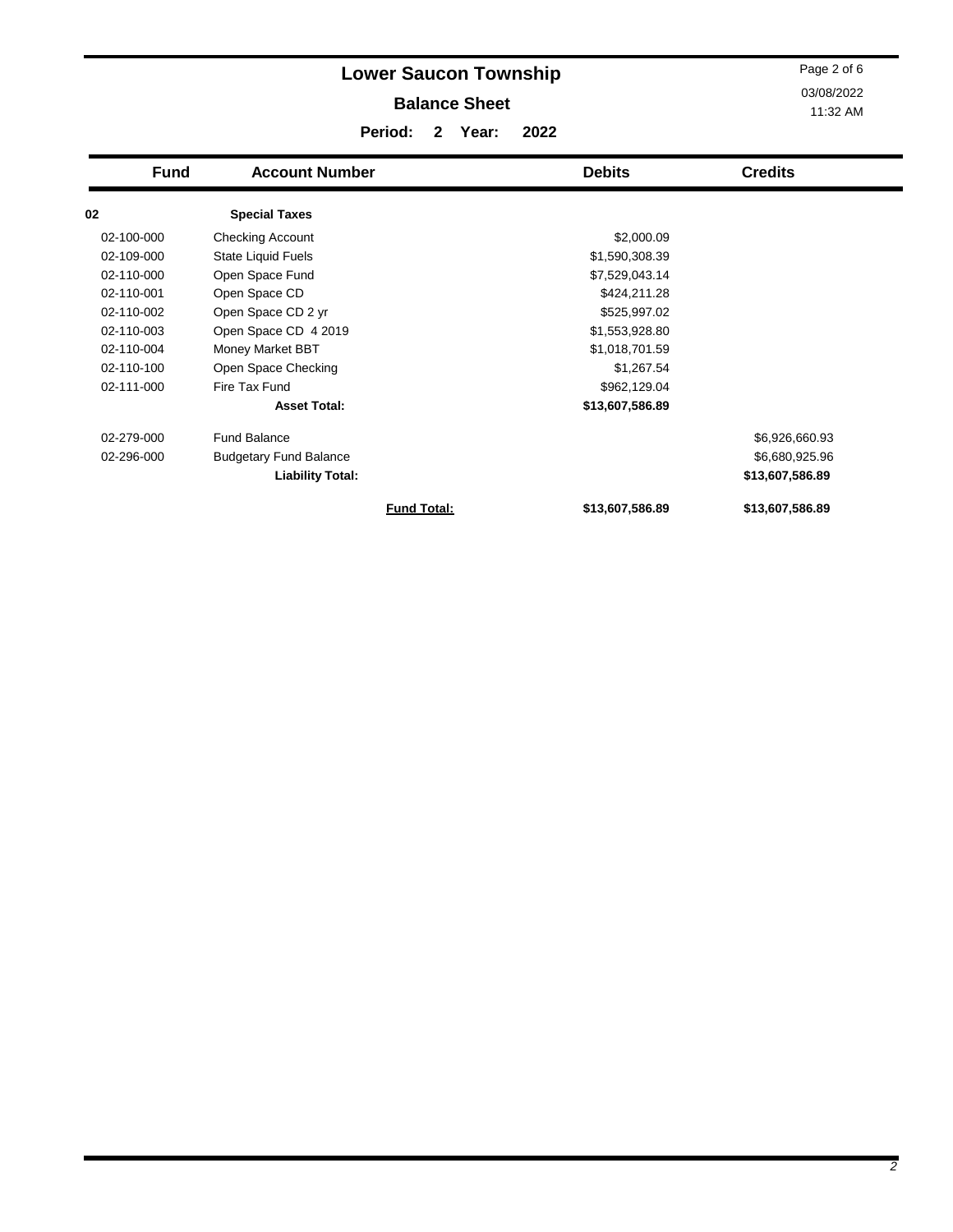|             | Page 3 of 6<br>03/08/2022<br>11:32 AM |                |                |
|-------------|---------------------------------------|----------------|----------------|
| <b>Fund</b> | <b>Account Number</b>                 | <b>Debits</b>  | <b>Credits</b> |
| 03          | <b>Capital Fund</b>                   |                |                |
| 03-100-000  | Cash--Regular Checking Account        | \$2,000.00     |                |
| 03-107-0036 | Park Capital Fund                     | \$275,549.96   |                |
| 03-107-0041 | Capital - Historical Structure        | \$65,422.74    |                |
| 03-107-752  | Capital PLGIT Act 537                 | \$2,138.62     |                |
| 03-107-753  | PLGIT P8 6 4A Septic                  | \$2,563.41     |                |
| 03-107-754  | Motorcar Land Development             | \$41,851.13    |                |
| 03-110-000  | <b>Capital Fund</b>                   | \$2,585,542.53 |                |
| 03-110-002  | Money Market Acct BB&T                | \$1,009,380.61 |                |
|             | <b>Asset Total:</b>                   | \$3,984,449.00 |                |
| 03-250-000  | Maintenance Escrow                    |                | \$41,851.13    |
| 03-250-020  | 537 Escrows                           |                | \$4,701.94     |
| 03-279-100  | <b>Fund Balance</b>                   |                | \$3,937,895.93 |
|             | <b>Liability Total:</b>               |                | \$3,984,449.00 |

**Fund Total: \$3,984,449.00 \$3,984,449.00**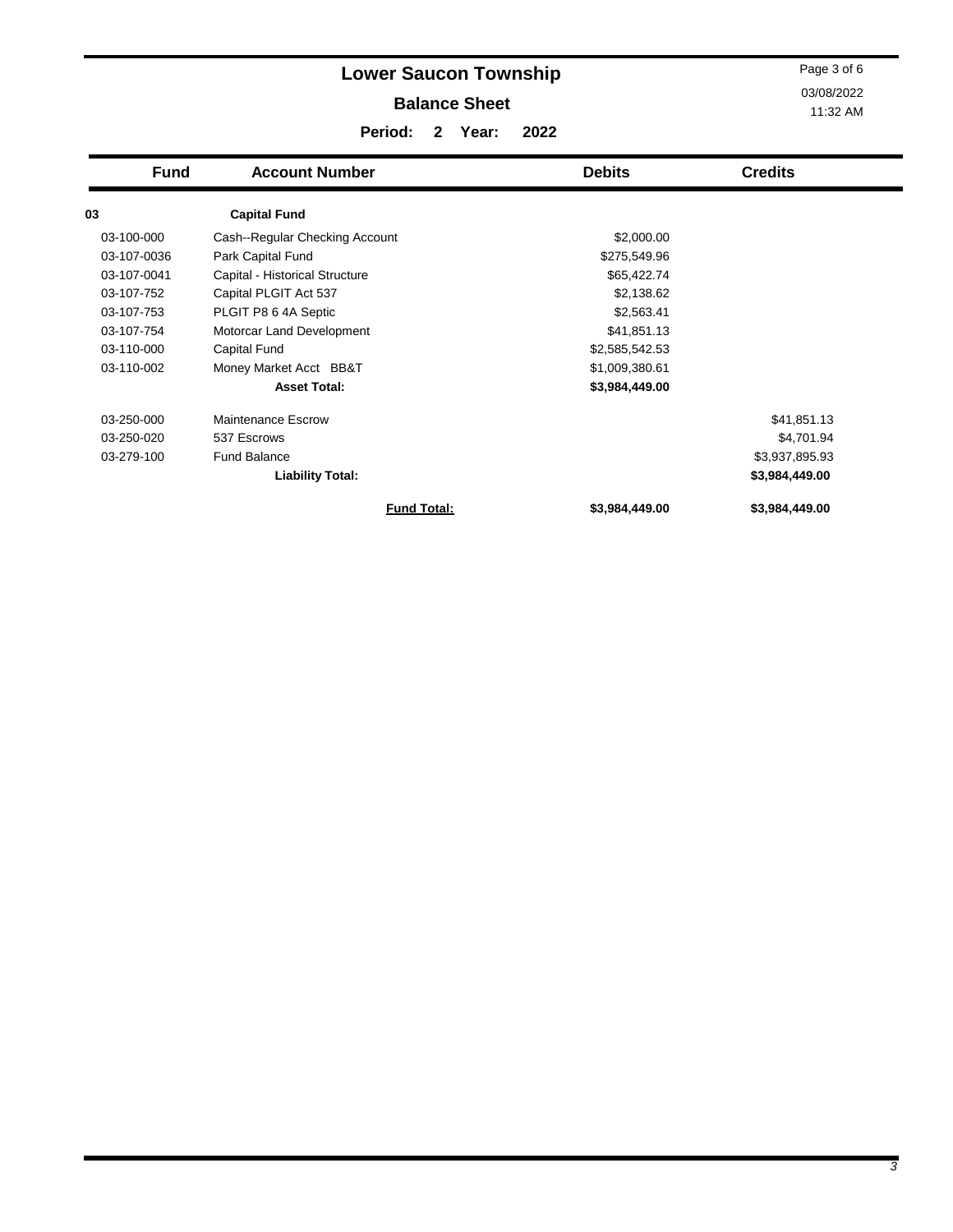|             |                           | <b>Lower Saucon Township</b> |                      |      |               | Page 4 of 6    |
|-------------|---------------------------|------------------------------|----------------------|------|---------------|----------------|
|             |                           |                              | <b>Balance Sheet</b> |      |               | 03/08/2022     |
|             |                           |                              |                      |      |               | 11:32 AM       |
|             |                           | Period:<br>$\mathbf{2}$      | Year:                | 2022 |               |                |
| <b>Fund</b> | <b>Account Number</b>     |                              |                      |      | <b>Debits</b> | <b>Credits</b> |
| 04          | <b>Sewage Enforcement</b> |                              |                      |      |               |                |
| 04-100-000  | <b>ESCROW SEO</b>         |                              |                      |      | \$34,209.13   |                |
|             | <b>Asset Total:</b>       |                              |                      |      | \$34,209.13   |                |
| 04-248-103  | SEO LS 21-14-01           |                              |                      |      |               | \$1,143.79     |
| 04-248-104  | SEO LS 20 40              |                              |                      |      |               | \$558.75       |
| 04-248-106  | SEO LS 21 14 003          |                              |                      |      |               | \$1,241.19     |
| 04-248-107  | SEO LS 21 14 004          |                              |                      |      |               | \$1,331.25     |
| 04-248-108  | SEO LS 21 14 05           |                              |                      |      |               | \$1,338.14     |
| 04-248-109  | SEO LS 21 14 006          |                              |                      |      |               | \$2,000.00     |
| 04-248-110  | SEO LS 21-14-008          |                              |                      |      |               | \$1,408.25     |
| 04-248-111  | SEO LS21-14-009           |                              |                      |      |               | \$2,001.96     |
| 04-248-112  | SEO LS 21 14 10           |                              |                      |      |               | \$1,615.00     |
| 04-248-113  | SEO LS 21 14 12           |                              |                      |      |               | \$1,346.00     |
| 04-248-114  | SEO LS 21 14 11           |                              |                      |      |               | \$1,001.59     |
| 04-248-115  | SEO LS 21 14 013          |                              |                      |      |               | \$623.36       |
| 04-248-116  | SEO LS 21 14 17           |                              |                      |      |               | \$1,469.87     |
| 04-248-117  | SEO LS 21 14 014          |                              |                      |      |               | \$1,942.25     |
| 04-248-118  | SEO LS 21 14 015          |                              |                      |      |               | \$1,357.39     |
| 04-248-119  | SEO LS 21 14 016          |                              |                      |      |               | \$755.85       |
| 04-248-120  | SEO LS 21 14 18           |                              |                      |      |               | \$1,865.25     |
| 04-248-121  | SEO LS 21 14 19           |                              |                      |      |               | \$959.49       |
| 04-248-122  | SEO LS 21-14-20           |                              |                      |      |               | \$2,000.00     |
| 04-248-123  | SEO LS 21 14 21           |                              |                      |      |               | \$1,249.75     |
| 04-248-125  | SEO LS 21 14 023          |                              |                      |      |               | \$2,000.00     |
| 04-248-126  | SEO LS 22-13-02           |                              |                      |      |               | \$1,500.00     |
| 04-248-127  | SEO LS 22 13 03           |                              |                      |      |               | \$1,500.00     |
| 04-248-128  | SEO LS 22-13-04           |                              |                      |      |               | \$2,000.00     |
|             | <b>Liability Total:</b>   |                              |                      |      |               | \$34,209.13    |
|             |                           | <b>Fund Total:</b>           |                      |      | \$34.209.13   | \$34,209.13    |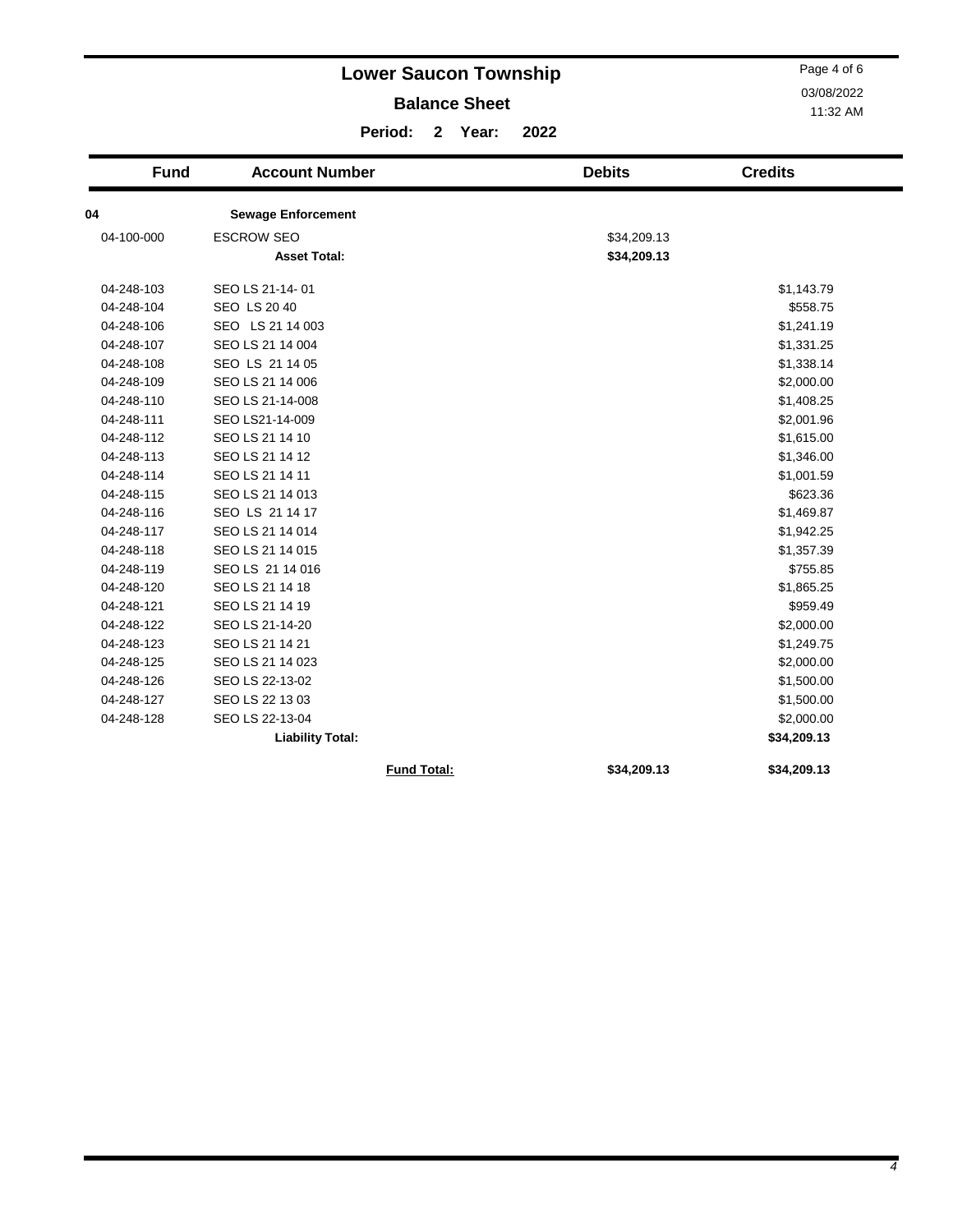## **Statement of Revenues and Expenditures - Compared to Budget Summary**

11:33 AM **Year ( 2022 ) Period ( 2 )**

Page 1 of 7 03/08/2022

|                    | <b>Account</b>                | <b>Account Description</b>           | <b>Budget</b>   | <b>MTD Actual</b> | <b>YTD Actual</b> | % Used   | Remaining      |
|--------------------|-------------------------------|--------------------------------------|-----------------|-------------------|-------------------|----------|----------------|
|                    |                               |                                      | 01 General Fund |                   |                   |          |                |
| Revenue            |                               |                                      |                 |                   |                   |          |                |
|                    | <b>REAL PROPERTY TAXES</b>    |                                      | \$2,000,940.00  | \$254,851.35      | \$263,590.78      | 13.17%   | \$1,737,349.22 |
|                    | LOCAL TAX ENABLING ACT        |                                      | \$3,414,500.00  | \$415,113.01      | \$554,248.80      | 16.23%   | \$2,860,251.20 |
|                    |                               | <b>BUSINESS LICENSES AND PERMITS</b> | \$115,575.00    | \$63,118.83       | \$63,118.83       | 54.61%   | \$52,456.17    |
|                    |                               | NON-BUSINESS LICENSES/PERMITS        | \$4,585.00      | \$755.00          | \$1,350.00        | 29.44%   | \$3,235.00     |
|                    | <b>FINES</b>                  |                                      | \$49,800.00     | \$3,596.34        | \$3,596.34        | 7.22%    | \$46,203.66    |
|                    | <b>INTEREST EARNINGS</b>      |                                      | \$20,000.00     | \$106.87          | \$216.46          | 1.08%    | \$19,783.54    |
|                    | <b>INTERGOVERNMENT</b>        |                                      | \$3,000.00      | \$130.56          | \$589.81          | 19.66%   | \$2,410.19     |
|                    | <b>FEDERAL GRANTS</b>         |                                      | \$11,900.00     | \$1,226.55        | \$11,072.55       | 93.05%   | \$827.45       |
|                    | FEDERAL RELIEF FUNDS          |                                      | \$0.00          | \$0.00            | \$0.00            | 0.00%    | \$0.00         |
|                    |                               | STATE CAPITAL/OPERATING GRANTS       | \$50,600.00     | \$0.00            | \$0.00            | 0.00%    | \$50,600.00    |
|                    | STATE SHARED REVENUE          |                                      | \$317,884.00    | \$0.00            | \$0.00            | 0.00%    | \$317,884.00   |
|                    | <b>GENERAL GOVERNMENT</b>     |                                      | \$12,000.00     | \$1,180.00        | \$2,877.50        | 23.98%   | \$9,122.50     |
|                    |                               | PUB SAFETY-CHARGES FOR SERVICE       | \$42,450.00     | \$3,819.00        | \$6,410.00        | 15.10%   | \$36,040.00    |
|                    |                               | <b>HIGHWAY-CHARGES FOR SERVICES</b>  | \$5,000.00      | \$0.00            | \$0.00            | 0.00%    | \$5,000.00     |
|                    |                               | SANITATION/LANDFILL HOSTING          | \$2,027,500.00  | \$0.00            | \$617,439.42      | 30.45%   | \$1,410,060.58 |
|                    |                               | HEALTH-CHARGES FOR SERVICES          | \$163,923.00    | \$11,957.91       | \$36,103.28       | 22.02%   | \$127,819.72   |
|                    |                               | RECREATION-CHARGES FOR SRVCS         | \$8,500.00      | \$925.00          | \$1,675.00        | 19.71%   | \$6,825.00     |
|                    | <b>MISCELLANEOUS</b>          |                                      | \$3,000.00      | \$31,119.20       | \$31,120.65       | 1037.36% | (\$28,120.65)  |
|                    | <b>CONTRIBUTIONS</b>          |                                      | \$100.00        | \$0.00            | \$0.00            | 0.00%    | \$100.00       |
|                    | SALE OF FIXED ASSETS          |                                      | \$500.00        | \$0.00            | \$0.00            | 0.00%    | \$500.00       |
|                    | <b>TRANSFERS</b>              |                                      | \$7,000.00      | \$0.00            | \$0.00            | 0.00%    | \$7,000.00     |
|                    | PRIOR YEAR EXPENSES           |                                      | \$200,000.00    | \$0.00            | \$0.00            | 0.00%    | \$200,000.00   |
|                    |                               |                                      |                 |                   |                   |          |                |
|                    |                               | <b>Total General Fund Revenue:</b>   | \$8,458,757.00  | \$787,899.62      | \$1,593,409.42    | 18.84%   | \$6,865,347.58 |
| <b>Expenditure</b> |                               |                                      |                 |                   |                   |          |                |
|                    | <b>GENERAL GOVERNMENT</b>     |                                      | \$46,994.00     | \$1,600.35        | \$3,546.37        | 7.55%    | \$43,447.63    |
|                    | <b>EXECUTIVE</b>              |                                      | \$495,386.00    | \$48,895.15       | \$103,225.49      | 20.84%   | \$392,160.51   |
|                    | <b>FINANCE ADMINISTRATION</b> |                                      | \$270,305.00    | \$11,819.05       | \$41,650.94       | 15.41%   | \$228,654.06   |
|                    | <b>TAX COLLECTION</b>         |                                      | \$650.00        | \$0.00            | \$0.00            | 0.00%    | \$650.00       |
|                    | LAW                           |                                      | \$210,100.00    | \$29,312.00       | \$43,894.00       | 20.89%   | \$166,206.00   |
|                    | <b>DATA PROCESSING</b>        |                                      | \$39,200.00     | \$14.99           | \$7,744.27        | 19.76%   | \$31,455.73    |
|                    | ENGINEER                      |                                      | \$126,500.00    | \$17,246.22       | \$35,272.37       | 27.88%   | \$91,227.63    |
|                    | <b>BUILDINGS AND PLANT</b>    |                                      | \$300,975.00    | \$28,501.53       | \$48,650.12       | 16.16%   | \$252,324.88   |
|                    | <b>POLICE</b>                 |                                      | \$3,047,518.00  | \$239,097.67      | \$491,897.29      | 16.14%   | \$2,555,620.71 |
|                    | <b>FIRE</b>                   |                                      | \$399,710.00    | \$4,688.85        | \$24,863.85       | 6.22%    | \$374,846.15   |
|                    | PLANNING AND ZONING           |                                      | \$263,385.00    | \$16,769.47       | \$36,590.24       | 13.89%   | \$226,794.76   |
|                    |                               | <b>EMERGENCY MANAGEMENT</b>          | \$3,500.00      | \$166.67          | \$333.34          | 9.52%    | \$3,166.66     |
|                    | <b>CROSSING GUARDS</b>        |                                      | \$5,000.00      | \$960.99          | \$960.99          | 19.22%   | \$4,039.01     |
|                    | DOG CONTROL                   |                                      | \$7,500.00      | \$250.00          | \$500.00          | 6.67%    | \$7,000.00     |
|                    | <b>RECYCLING</b>              |                                      | \$41,500.00     | \$250.98          | \$710.77          | 1.71%    | \$40,789.23    |
|                    |                               | HIGHWAY-GENERAL SERVICES             | \$1,386,304.00  | \$81,367.38       | \$166,497.96      | 12.01%   | \$1,219,806.04 |
|                    |                               | <b>HIGHWAY-TRAFFIC SIGNALS</b>       | \$22,000.00     | \$0.00            | \$54.90           | 0.25%    | \$21,945.10    |
|                    |                               | HIGHWAY-REPAIRS TO HIGHWAYS          | \$100,000.00    | \$1,297.01        | \$2,039.45        | 2.04%    | \$97,960.55    |

HIGHWAY CONSTR AND REBUILDING  $$0.00$   $$0.00$   $$0.00$   $$0.00$   $$0.00$  0.00%  $$0.00$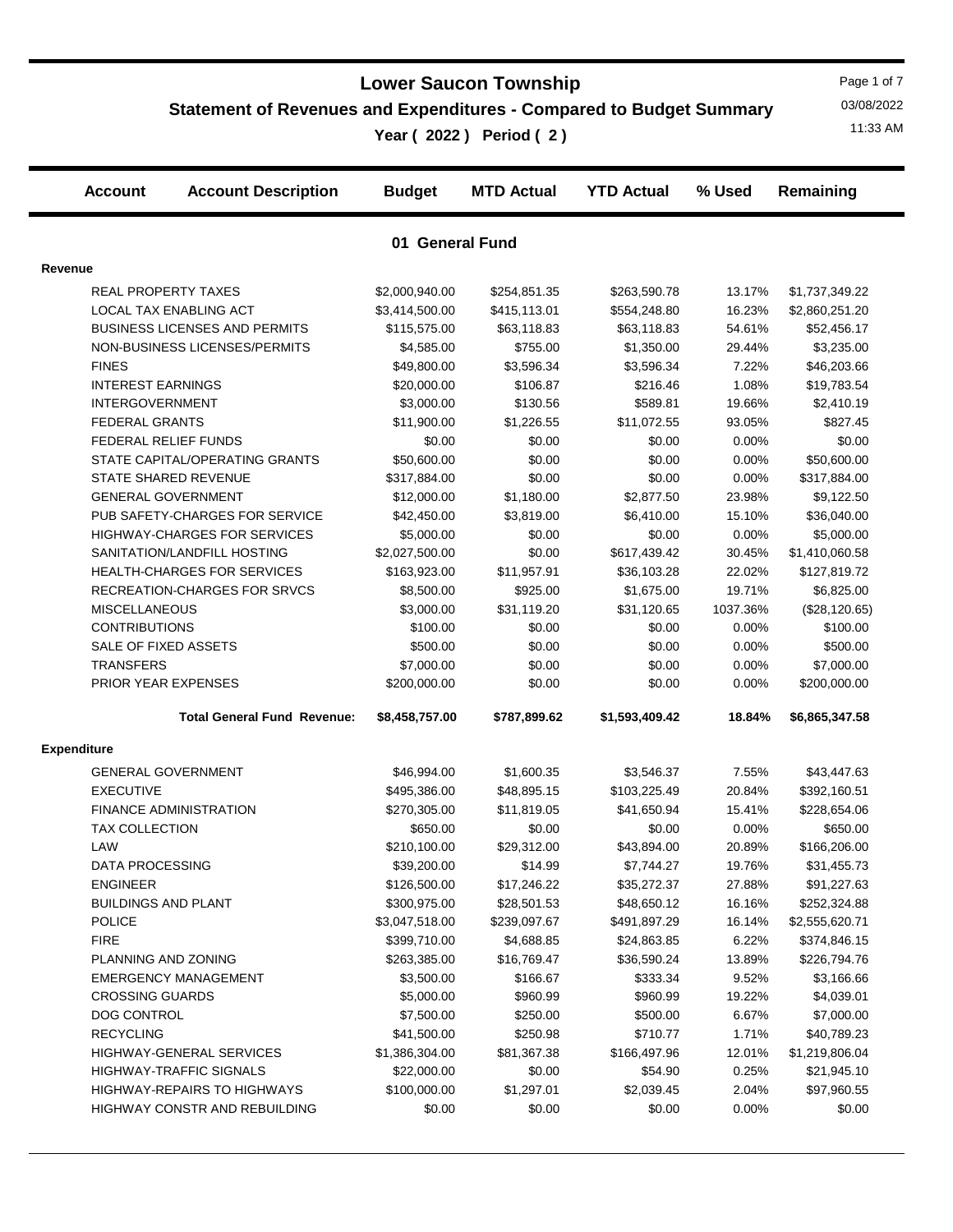**Statement of Revenues and Expenditures - Compared to Budget Summary**

11:33 AM **Year ( 2022 ) Period ( 2 )**

Page 2 of 7 03/08/2022

| <b>Account Description</b><br><b>Account</b> | <b>Budget</b>  | <b>MTD Actual</b> | <b>YTD Actual</b> | % Used   | Remaining      |  |
|----------------------------------------------|----------------|-------------------|-------------------|----------|----------------|--|
| PARTICIPANT RECREATION                       | \$152,043.00   | \$1,384.21        | \$13,587.40       | 8.94%    | \$138,455.60   |  |
| <b>LIBRARIES</b>                             | \$107,169.00   | \$0.00            | \$8,355.33        | 7.80%    | \$98,813.67    |  |
| <b>CONSERVATION</b>                          | \$0.00         | \$0.00            | \$0.00            | 0.00%    | \$0.00         |  |
| <b>DEBT PRINCIPAL</b>                        | \$0.00         | \$0.00            | \$0.00            | 0.00%    | \$0.00         |  |
| <b>DEBT INTEREST</b>                         | \$0.00         | \$0.00            | \$0.00            | 0.00%    | \$0.00         |  |
| <b>INTERGOVERNMENT EXPENSES</b>              | \$15,000.00    | \$0.00            | \$0.00            | $0.00\%$ | \$15,000.00    |  |
| <b>INSURANCE</b>                             | \$276,800.00   | \$12,329.81       | \$134,832.62      | 48.71%   | \$141,967.38   |  |
| <b>EMPLOYEE BENEFITS</b>                     | \$163,923.00   | \$12,563.49       | \$25,081.98       | 15.30%   | \$138,841.02   |  |
| <b>MISCELLANEOUS</b>                         | \$1,000.00     | \$256.00          | \$256.00          | 25.60%   | \$744.00       |  |
| Transfer                                     | \$0.00         | \$0.00            | \$0.00            | $0.00\%$ | \$0.00         |  |
| REFUNDS-PRIOR YEAR EXPENSES                  | \$22,000.00    | \$29,264.83       | \$30,359.83       | 138.00%  | (\$8,359.83)   |  |
| INTERFUND OPERATING TRANSFERS                | \$954,295.00   | \$0.00            | \$0.00            | $0.00\%$ | \$954,295.00   |  |
| <b>Total General Fund Expenditure:</b>       | \$8,458,757.00 | \$538,036.65      | \$1,220,905.51    | 14.43%   | \$7,237,851.49 |  |
| <b>Total General Fund Revenues:</b>          | \$8,458,757.00 | \$787,899.62      | \$1,593,409.42    |          | \$6,865,347.58 |  |
| <b>Total General Fund Expenditures:</b>      | \$8,458,757.00 | \$538,036.65      | \$1,220,905.51    |          | \$7,237,851.49 |  |

**Total General Fund Fund Balance: \$0.00 \$249,862.97 \$372,503.91 (\$372,503.91)**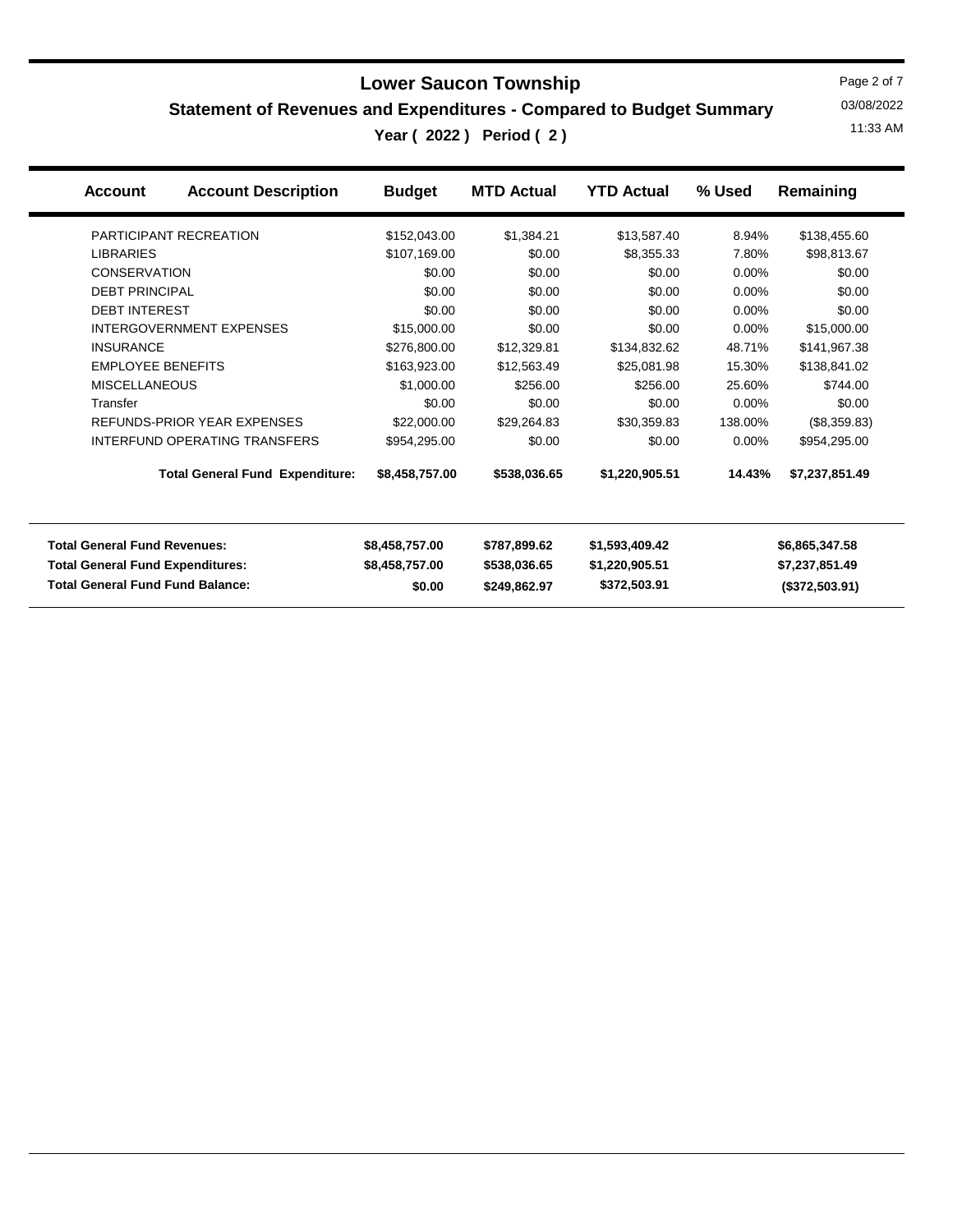**Statement of Revenues and Expenditures - Compared to Budget Summary**

11:33 AM **Year ( 2022 ) Period ( 2 )**

Page 3 of 7 03/08/2022

| <b>Budget</b>    | <b>MTD Actual</b>                                                                                                                                                                                                                                                                                                                                                                                                           | <b>YTD Actual</b>                                                                                                                                                                                                                                                                           | % Used                                                                                                                                                                                                                                                                                            | Remaining                                                                                                                                                                                    |  |  |  |  |  |  |  |
|------------------|-----------------------------------------------------------------------------------------------------------------------------------------------------------------------------------------------------------------------------------------------------------------------------------------------------------------------------------------------------------------------------------------------------------------------------|---------------------------------------------------------------------------------------------------------------------------------------------------------------------------------------------------------------------------------------------------------------------------------------------|---------------------------------------------------------------------------------------------------------------------------------------------------------------------------------------------------------------------------------------------------------------------------------------------------|----------------------------------------------------------------------------------------------------------------------------------------------------------------------------------------------|--|--|--|--|--|--|--|
| 02 Special Taxes |                                                                                                                                                                                                                                                                                                                                                                                                                             |                                                                                                                                                                                                                                                                                             |                                                                                                                                                                                                                                                                                                   |                                                                                                                                                                                              |  |  |  |  |  |  |  |
|                  |                                                                                                                                                                                                                                                                                                                                                                                                                             |                                                                                                                                                                                                                                                                                             |                                                                                                                                                                                                                                                                                                   |                                                                                                                                                                                              |  |  |  |  |  |  |  |
|                  |                                                                                                                                                                                                                                                                                                                                                                                                                             |                                                                                                                                                                                                                                                                                             |                                                                                                                                                                                                                                                                                                   | \$284,868.53                                                                                                                                                                                 |  |  |  |  |  |  |  |
|                  |                                                                                                                                                                                                                                                                                                                                                                                                                             |                                                                                                                                                                                                                                                                                             |                                                                                                                                                                                                                                                                                                   | \$265,426.29                                                                                                                                                                                 |  |  |  |  |  |  |  |
|                  |                                                                                                                                                                                                                                                                                                                                                                                                                             |                                                                                                                                                                                                                                                                                             |                                                                                                                                                                                                                                                                                                   | \$19,824.86                                                                                                                                                                                  |  |  |  |  |  |  |  |
|                  |                                                                                                                                                                                                                                                                                                                                                                                                                             |                                                                                                                                                                                                                                                                                             |                                                                                                                                                                                                                                                                                                   | \$0.00                                                                                                                                                                                       |  |  |  |  |  |  |  |
|                  |                                                                                                                                                                                                                                                                                                                                                                                                                             |                                                                                                                                                                                                                                                                                             |                                                                                                                                                                                                                                                                                                   | \$473,043.00                                                                                                                                                                                 |  |  |  |  |  |  |  |
|                  |                                                                                                                                                                                                                                                                                                                                                                                                                             |                                                                                                                                                                                                                                                                                             |                                                                                                                                                                                                                                                                                                   | \$0.00                                                                                                                                                                                       |  |  |  |  |  |  |  |
|                  |                                                                                                                                                                                                                                                                                                                                                                                                                             |                                                                                                                                                                                                                                                                                             |                                                                                                                                                                                                                                                                                                   | \$0.00                                                                                                                                                                                       |  |  |  |  |  |  |  |
|                  |                                                                                                                                                                                                                                                                                                                                                                                                                             |                                                                                                                                                                                                                                                                                             |                                                                                                                                                                                                                                                                                                   | \$0.00                                                                                                                                                                                       |  |  |  |  |  |  |  |
|                  |                                                                                                                                                                                                                                                                                                                                                                                                                             |                                                                                                                                                                                                                                                                                             |                                                                                                                                                                                                                                                                                                   | \$10,000.00                                                                                                                                                                                  |  |  |  |  |  |  |  |
|                  |                                                                                                                                                                                                                                                                                                                                                                                                                             |                                                                                                                                                                                                                                                                                             |                                                                                                                                                                                                                                                                                                   | \$426,757.00                                                                                                                                                                                 |  |  |  |  |  |  |  |
| \$0.00           | \$0.00                                                                                                                                                                                                                                                                                                                                                                                                                      | \$0.00                                                                                                                                                                                                                                                                                      | 0.00%                                                                                                                                                                                                                                                                                             | \$0.00                                                                                                                                                                                       |  |  |  |  |  |  |  |
| \$1,759,800.00   | \$225,998.26                                                                                                                                                                                                                                                                                                                                                                                                                | \$279,880.32                                                                                                                                                                                                                                                                                | 15.90%                                                                                                                                                                                                                                                                                            | \$1,479,919.68                                                                                                                                                                               |  |  |  |  |  |  |  |
|                  |                                                                                                                                                                                                                                                                                                                                                                                                                             |                                                                                                                                                                                                                                                                                             |                                                                                                                                                                                                                                                                                                   |                                                                                                                                                                                              |  |  |  |  |  |  |  |
|                  | \$0.00                                                                                                                                                                                                                                                                                                                                                                                                                      | \$0.00                                                                                                                                                                                                                                                                                      | 0.00%                                                                                                                                                                                                                                                                                             | \$0.00                                                                                                                                                                                       |  |  |  |  |  |  |  |
|                  |                                                                                                                                                                                                                                                                                                                                                                                                                             |                                                                                                                                                                                                                                                                                             |                                                                                                                                                                                                                                                                                                   | \$9,820.00                                                                                                                                                                                   |  |  |  |  |  |  |  |
| \$60,000.00      |                                                                                                                                                                                                                                                                                                                                                                                                                             |                                                                                                                                                                                                                                                                                             |                                                                                                                                                                                                                                                                                                   | \$59,447.50                                                                                                                                                                                  |  |  |  |  |  |  |  |
|                  |                                                                                                                                                                                                                                                                                                                                                                                                                             |                                                                                                                                                                                                                                                                                             |                                                                                                                                                                                                                                                                                                   | \$139,313.00                                                                                                                                                                                 |  |  |  |  |  |  |  |
|                  |                                                                                                                                                                                                                                                                                                                                                                                                                             |                                                                                                                                                                                                                                                                                             |                                                                                                                                                                                                                                                                                                   | \$164,200.89                                                                                                                                                                                 |  |  |  |  |  |  |  |
|                  | \$38,573.60                                                                                                                                                                                                                                                                                                                                                                                                                 | \$40,621.24                                                                                                                                                                                                                                                                                 | 31.25%                                                                                                                                                                                                                                                                                            | \$89,378.76                                                                                                                                                                                  |  |  |  |  |  |  |  |
| \$25,000.00      |                                                                                                                                                                                                                                                                                                                                                                                                                             |                                                                                                                                                                                                                                                                                             | 0.00%                                                                                                                                                                                                                                                                                             | \$25,000.00                                                                                                                                                                                  |  |  |  |  |  |  |  |
|                  |                                                                                                                                                                                                                                                                                                                                                                                                                             |                                                                                                                                                                                                                                                                                             |                                                                                                                                                                                                                                                                                                   | \$32,282.16                                                                                                                                                                                  |  |  |  |  |  |  |  |
|                  |                                                                                                                                                                                                                                                                                                                                                                                                                             |                                                                                                                                                                                                                                                                                             |                                                                                                                                                                                                                                                                                                   | \$2,964.66                                                                                                                                                                                   |  |  |  |  |  |  |  |
|                  |                                                                                                                                                                                                                                                                                                                                                                                                                             |                                                                                                                                                                                                                                                                                             |                                                                                                                                                                                                                                                                                                   | \$50,000.00                                                                                                                                                                                  |  |  |  |  |  |  |  |
|                  |                                                                                                                                                                                                                                                                                                                                                                                                                             |                                                                                                                                                                                                                                                                                             |                                                                                                                                                                                                                                                                                                   | \$384,300.00                                                                                                                                                                                 |  |  |  |  |  |  |  |
| \$560,000.00     |                                                                                                                                                                                                                                                                                                                                                                                                                             |                                                                                                                                                                                                                                                                                             |                                                                                                                                                                                                                                                                                                   | \$560,000.00                                                                                                                                                                                 |  |  |  |  |  |  |  |
|                  |                                                                                                                                                                                                                                                                                                                                                                                                                             |                                                                                                                                                                                                                                                                                             |                                                                                                                                                                                                                                                                                                   | \$0.00                                                                                                                                                                                       |  |  |  |  |  |  |  |
|                  |                                                                                                                                                                                                                                                                                                                                                                                                                             |                                                                                                                                                                                                                                                                                             |                                                                                                                                                                                                                                                                                                   | \$0.00                                                                                                                                                                                       |  |  |  |  |  |  |  |
| \$193,687.00     | \$0.00                                                                                                                                                                                                                                                                                                                                                                                                                      | \$0.00                                                                                                                                                                                                                                                                                      | 0.00%                                                                                                                                                                                                                                                                                             | \$193,687.00                                                                                                                                                                                 |  |  |  |  |  |  |  |
| \$1,759,800.00   | \$42,428.75                                                                                                                                                                                                                                                                                                                                                                                                                 | \$49,406.03                                                                                                                                                                                                                                                                                 | 2.81%                                                                                                                                                                                                                                                                                             | \$1,710,393.97                                                                                                                                                                               |  |  |  |  |  |  |  |
|                  |                                                                                                                                                                                                                                                                                                                                                                                                                             |                                                                                                                                                                                                                                                                                             |                                                                                                                                                                                                                                                                                                   | \$1,479,919.68                                                                                                                                                                               |  |  |  |  |  |  |  |
|                  |                                                                                                                                                                                                                                                                                                                                                                                                                             |                                                                                                                                                                                                                                                                                             |                                                                                                                                                                                                                                                                                                   | \$1,710,393.97                                                                                                                                                                               |  |  |  |  |  |  |  |
|                  |                                                                                                                                                                                                                                                                                                                                                                                                                             |                                                                                                                                                                                                                                                                                             |                                                                                                                                                                                                                                                                                                   | (\$230,474.29)                                                                                                                                                                               |  |  |  |  |  |  |  |
|                  | \$330,000.00<br>\$500,000.00<br>\$20,000.00<br>\$0.00<br>\$473,043.00<br>\$0.00<br>\$0.00<br>\$0.00<br>\$10,000.00<br>\$426,757.00<br><b>Total Special Taxes Revenue:</b><br>\$0.00<br>\$10,000.00<br>\$139,313.00<br>\$166,500.00<br>\$130,000.00<br>\$38,000.00<br>\$3,000.00<br>\$50,000.00<br>\$384,300.00<br>\$0.00<br>\$0.00<br><b>Total Special Taxes Expenditure:</b><br>\$1,759,800.00<br>\$1,759,800.00<br>\$0.00 | \$44,097.97<br>\$181,815.66<br>\$84.63<br>\$0.00<br>\$0.00<br>\$0.00<br>\$0.00<br>\$0.00<br>\$0.00<br>\$0.00<br>\$0.00<br>\$552.50<br>\$0.00<br>\$463.56<br>\$0.00<br>\$2,839.09<br>\$0.00<br>\$0.00<br>\$0.00<br>\$0.00<br>\$0.00<br>\$0.00<br>\$225,998.26<br>\$42,428.75<br>\$183,569.51 | \$45,131.47<br>\$234,573.71<br>\$175.14<br>\$0.00<br>\$0.00<br>\$0.00<br>\$0.00<br>\$0.00<br>\$0.00<br>\$0.00<br>\$180.00<br>\$552.50<br>\$0.00<br>\$2,299.11<br>\$0.00<br>\$5,717.84<br>\$35.34<br>\$0.00<br>\$0.00<br>\$0.00<br>\$0.00<br>\$0.00<br>\$279,880.32<br>\$49,406.03<br>\$230,474.29 | 13.68%<br>46.91%<br>0.88%<br>0.00%<br>0.00%<br>0.00%<br>0.00%<br>0.00%<br>0.00%<br>0.00%<br>1.80%<br>0.92%<br>0.00%<br>1.38%<br>15.05%<br>1.18%<br>0.00%<br>0.00%<br>0.00%<br>0.00%<br>0.00% |  |  |  |  |  |  |  |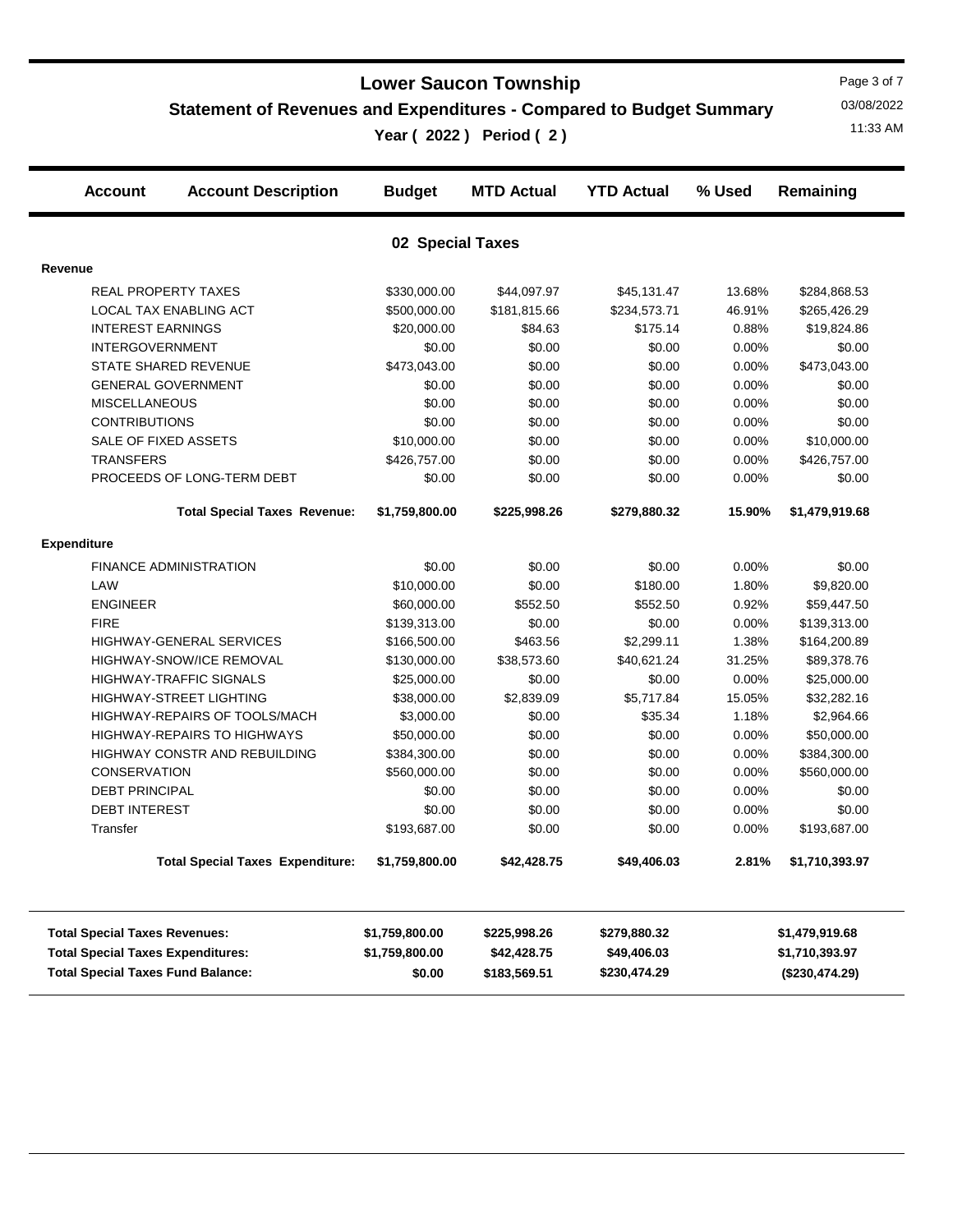**Statement of Revenues and Expenditures - Compared to Budget Summary**

11:33 AM **Year ( 2022 ) Period ( 2 )**

Page 4 of 7 03/08/2022

| <b>Account</b>             | <b>Account Description</b>         | <b>Budget</b>   | <b>MTD Actual</b> | <b>YTD Actual</b> | % Used   | Remaining      |
|----------------------------|------------------------------------|-----------------|-------------------|-------------------|----------|----------------|
|                            |                                    | 03 Capital Fund |                   |                   |          |                |
| Revenue                    |                                    |                 |                   |                   |          |                |
| <b>INTEREST EARNINGS</b>   |                                    | \$5,000.00      | \$25.09           | \$52.33           | 1.05%    | \$4,947.67     |
| <b>INTERGOVERNMENT</b>     |                                    | \$0.00          | \$0.00            | \$0.00            | 0.00%    | \$0.00         |
| <b>FEDERAL GRANTS</b>      |                                    | \$0.00          | \$0.00            | \$0.00            | 0.00%    | \$0.00         |
|                            | STATE CAPITAL/OPERATING GRANTS     | \$219,600.00    | \$0.00            | \$0.00            | 0.00%    | \$219,600.00   |
| <b>Local Grant Funding</b> |                                    | \$490,255.00    | \$0.00            | \$0.00            | 0.00%    | \$490,255.00   |
|                            | <b>GENERAL GOVERNMENT</b>          | \$0.00          | \$0.00            | \$0.00            | 0.00%    | \$0.00         |
| <b>CONTRIBUTIONS</b>       |                                    | \$0.00          | \$0.00            | \$0.00            | 0.00%    | \$0.00         |
|                            | SALE OF FIXED ASSETS               | \$15,000.00     | \$0.00            | \$0.00            | 0.00%    | \$15,000.00    |
| <b>TRANSFERS</b>           |                                    | \$817,145.00    | \$0.00            | \$0.00            | $0.00\%$ | \$817,145.00   |
|                            | <b>Total Capital Fund Revenue:</b> | \$1,547,000.00  | \$25.09           | \$52.33           | $0.00\%$ | \$1,546,947.67 |
| Expenditure                |                                    |                 |                   |                   |          |                |
|                            | <b>FINANCE ADMINISTRATION</b>      | \$0.00          | \$0.00            | \$0.00            | 0.00%    | \$0.00         |
| <b>DATA PROCESSING</b>     |                                    | \$0.00          | \$0.00            | \$0.00            | 0.00%    | \$0.00         |
|                            | <b>BUILDINGS AND PLANT</b>         | \$135,000.00    | \$0.00            | \$0.00            | 0.00%    | \$135,000.00   |
| <b>POLICE</b>              |                                    | \$204,000.00    | \$15,460.00       | \$15,460.00       | 7.58%    | \$188,540.00   |
|                            | HIGHWAY-GENERAL SERVICES           | \$250,000.00    | \$0.00            | \$0.00            | 0.00%    | \$250,000.00   |
| Storm Water                |                                    | \$75,000.00     | \$0.00            | \$0.00            | 0.00%    | \$75,000.00    |

HIGHWAY CONSTR AND REBUILDING \$593,000.00 \$0.00 \$0.00 0.00% \$593,000.00 PARTICIPANT RECREATION \$225,000.00 \$0.00 \$0.00 0.00% \$225,000.00 Historical Bldg **65,000.00** \$65,000.00 \$0.00 \$0.00 \$0.00 \$0.00 \$0.00 \$65,000.00 INTERFUND OPERATING TRANSFERS  $$0.00$   $$0.00$   $$0.00$   $$0.00$   $$0.00$   $$0.00$   $$0.00$ 

**Total Capital Fund Fund Balance: \$0.00 (\$15,434.91) (\$15,407.67) \$15,407.67 Total Capital Fund Expenditures: \$1,547,000.00 \$15,460.00 \$15,460.00 \$1,531,540.00 Total Capital Fund Revenues: \$1,547,000.00 \$25.09 \$52.33 \$1,546,947.67**

**Total Capital Fund Expenditure: \$1,547,000.00 \$15,460.00 \$15,460.00 1.00% \$1,531,540.00**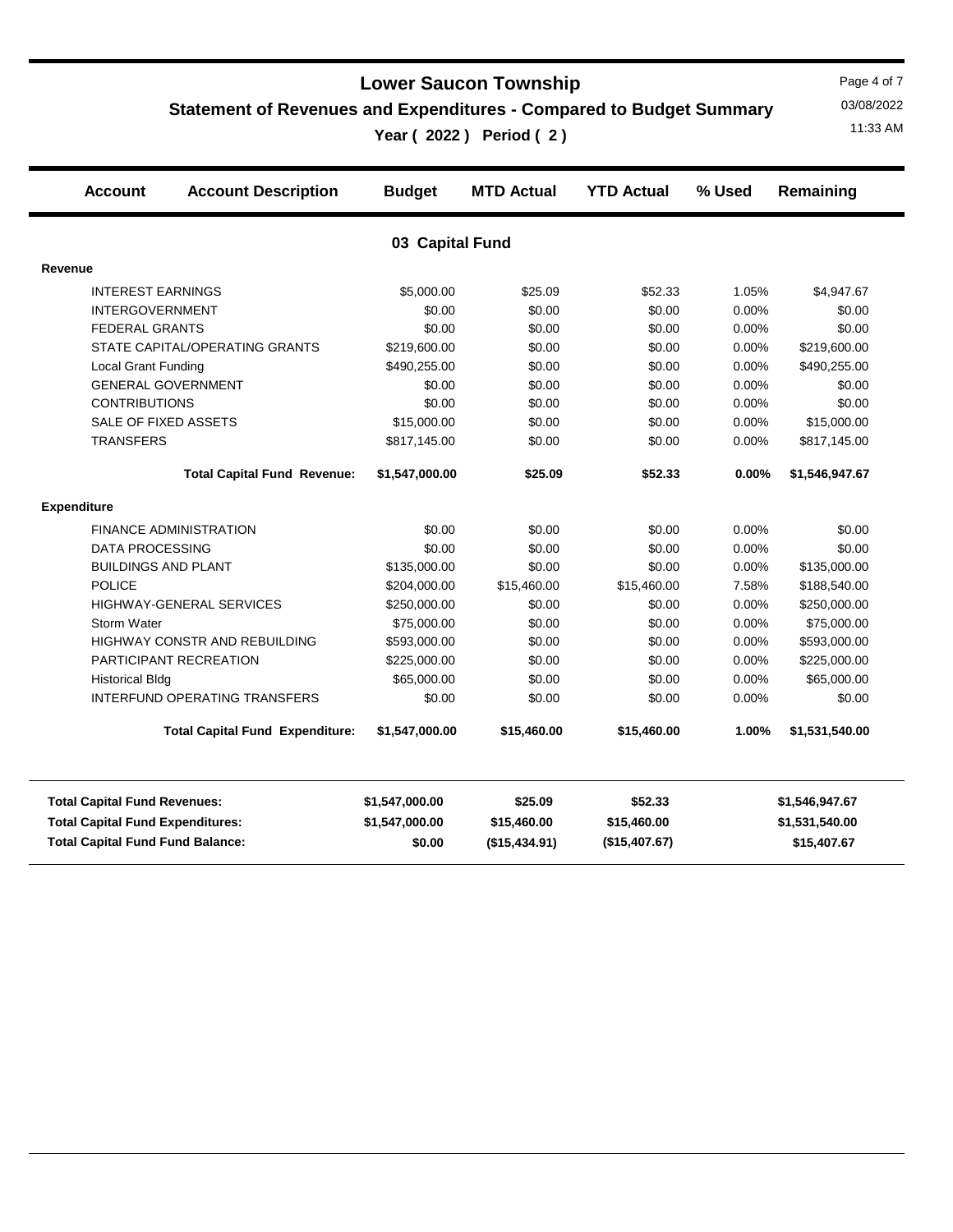# **Receipts By Transaction Code Lower Saucon Township**

## **2/1/2022 to 2/28/2022**

|                   |                                      | <b>Number of Transactions</b> | <b>Amount</b> |
|-------------------|--------------------------------------|-------------------------------|---------------|
| <b>ACCIDENT</b>   | <b>Accident reports</b>              | $\mathbf{2}$                  | \$240.00      |
| <b>ADMIN</b>      | <b>ADMINISTRATION</b>                | 4                             | \$225.00      |
| <b>BALLFD</b>     | <b>Ballfield Rental</b>              | 1                             | \$75.00       |
| <b>BLDGPERMIT</b> | <b>BUILDING PERMITS</b>              | 9                             | \$855.00      |
| <b>CABLETV</b>    | <b>CABLE TV FRANCHISE</b>            | 1                             | \$62,368.83   |
| <b>CARBGEO</b>    | <b>CARBONATE GEOLOGY REVIEW</b>      | $\boldsymbol{2}$              | \$250.00      |
| <b>CTYCRTFINE</b> | <b>COUNTY COURT FINES</b>            | $\mathbf{1}$                  | \$134.05      |
| <b>DRIVEWAY</b>   | <b>ROAD ENCROACHMENT PERMITS</b>     | 3                             | \$450.00      |
| <b>EIT</b>        | <b>EARNED INCOME-CURRENT YEAR</b>    | 3                             | \$900.00      |
| <b>EIT-PRIOR</b>  | <b>EARNED INCOME TAX PRIOR YEAR</b>  | 6                             | \$371,126.55  |
| <b>EMS</b>        | <b>Local Services Tax</b>            | 1                             | \$10,900.00   |
| <b>EMSTAX</b>     | <b>Local Services Tax Prior Year</b> | $\mathbf{2}$                  | \$3,623.72    |
| <b>ESCROWSEO</b>  | <b>SEO ESCROW</b>                    | 4                             | \$5,849.25    |
| <b>FIRETXG</b>    | <b>Fire Tax</b>                      | $\overline{2}$                | \$44,097.97   |
| <b>GRANTSFED</b>  | <b>Federal Grants</b>                | 1                             | \$1,226.55    |
| <b>HEALTH</b>     | <b>Health Insurance reimb</b>        | 3                             | \$11,957.91   |
| <b>JUNKYARD</b>   | <b>JUNKYARD LICENSES</b>             | 1                             | \$250.00      |
| <b>MISC</b>       | <b>MISCELLANEOUS INCOME</b>          | 6                             | \$31,119.20   |
| <b>MOVING</b>     | <b>MOVING PERMITS</b>                | 4                             | \$20.00       |
| <b>MTRVEHJP</b>   | <b>MOTOR VEHICLE CODE VIOL JP</b>    | 3                             | \$2,377.29    |
| <b>OPEITPRIOR</b> | <b>Open Space EIT Prior</b>          | 6                             | \$181,815.66  |
| <b>ORDVIOLJP</b>  | <b>ORDINANCE VIOLATIONS JP</b>       | 1                             | \$1,000.00    |
| <b>PARKTKTS</b>   | <b>PARKING TICKETS</b>               | 3                             | \$45.00       |
| <b>PAVILO</b>     | <b>Pavilion Rental</b>               | 5                             | \$600.00      |
| <b>PDDONATE</b>   | <b>PD Donations</b>                  | $\mathbf 2$                   | \$455.00      |

*Date Run: 3/8/2022 11:37:23 AM Page 1 of 2*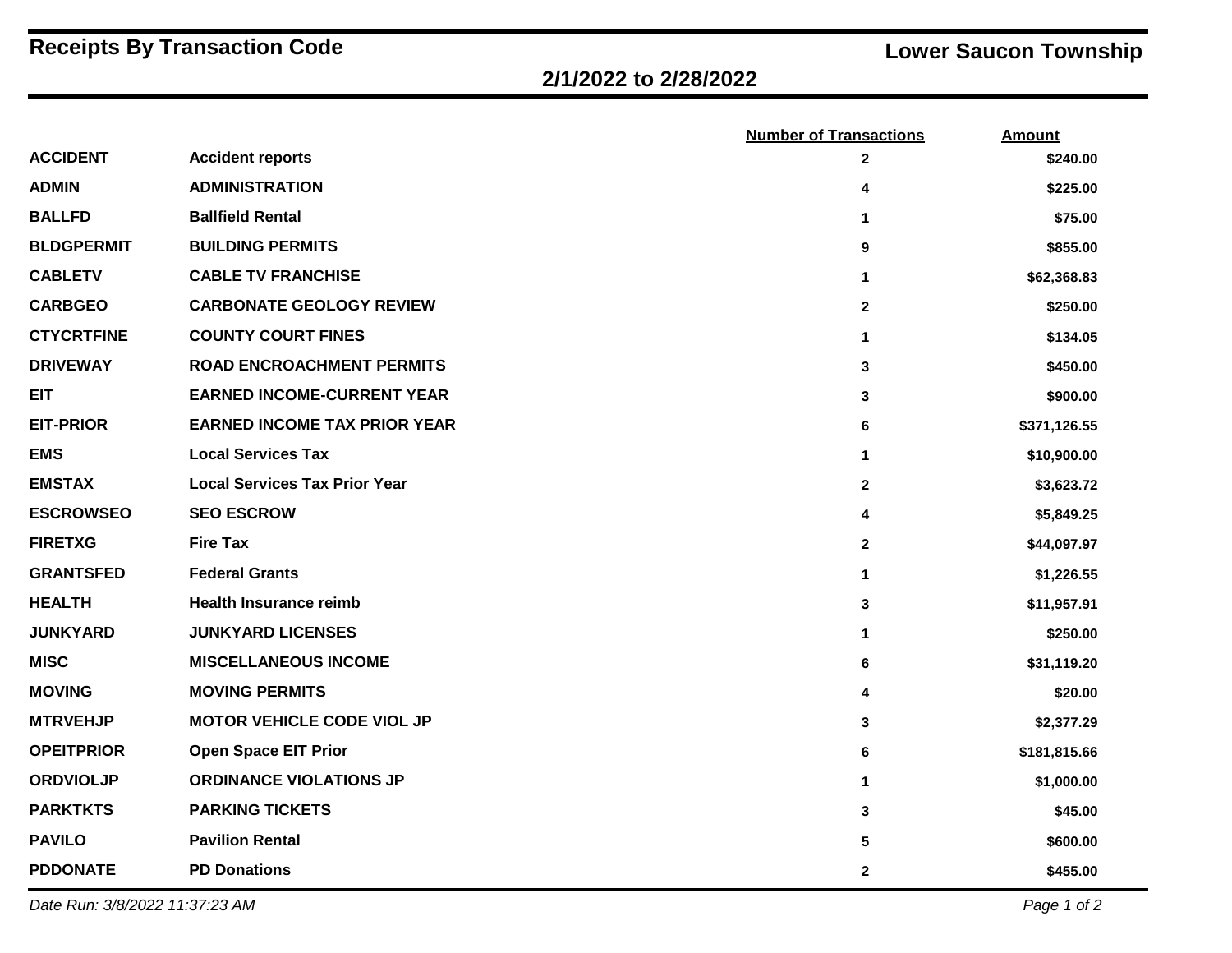# **2/1/2022 to 2/28/2022**

|                   |                                      |                     |                           | <b>Number of Transactions</b> | <b>Amount</b>  |
|-------------------|--------------------------------------|---------------------|---------------------------|-------------------------------|----------------|
| <b>REAL/C</b>     | <b>REAL ESTATE - CURRENT YEARS</b>   |                     |                           | 3                             | \$248,364.42   |
| <b>REAL/D</b>     | <b>REAL ESTATE-DELINQUENT</b>        |                     |                           | $\mathbf{2}$                  | \$2,454.08     |
| <b>REAL/P</b>     | <b>REAL ESTATE-PRIOR YEARS</b>       |                     |                           | 7                             | \$7,379.96     |
| <b>REAL/T</b>     | <b>REAL ESTATE TRANSFER TAX</b>      |                     |                           |                               | \$28,562.74    |
| <b>REIMBEXP</b>   | <b>Reimbursement of Expenses</b>     |                     |                           | 5                             | \$130.56       |
| <b>SANIPERMIT</b> | <b>SANITATION PERMITS</b>            |                     |                           | $\mathbf{2}$                  | \$175.00       |
| <b>SECALARM</b>   | <b>SECURITY ALARM MONITORING FEE</b> |                     |                           | 4                             | \$160.00       |
| <b>TAXCERT</b>    | <b>TAX CERTIFICATION FEE</b>         |                     |                           |                               | \$20.00        |
| <b>UCCREV</b>     | <b>UCC REVENUE</b>                   |                     |                           | $\mathbf{2}$                  | \$9.00         |
| <b>ZONPERMITS</b> | <b>ZONING PERMITS/FEES</b>           |                     |                           |                               | \$600.00       |
|                   |                                      | <b>Grand Total:</b> | <b>Number Of Entries:</b> | 104                           | \$1,019,817.74 |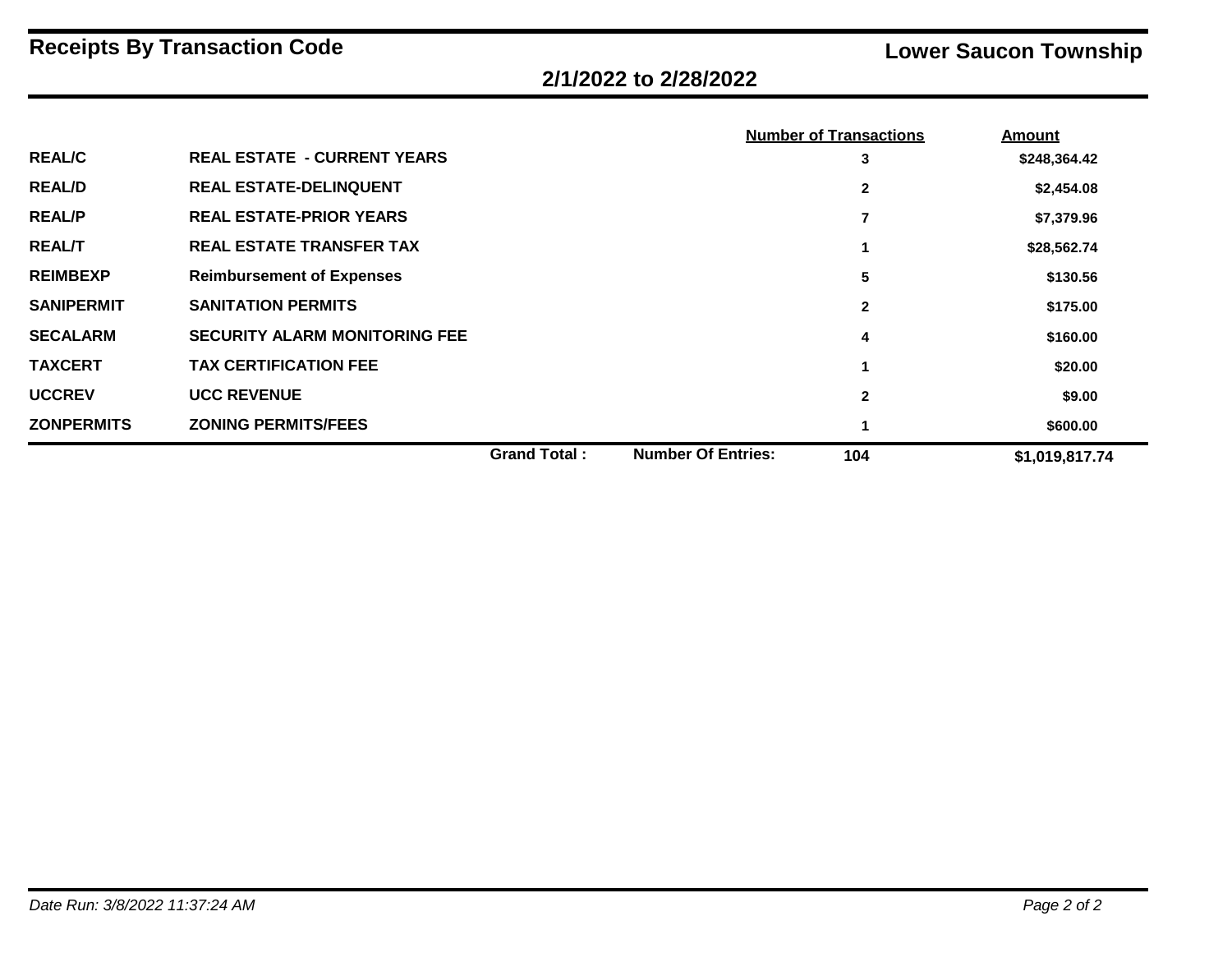| <b>Check Register</b> |                   |                 |                                  | <b>Lower Saucon Township</b> |               |
|-----------------------|-------------------|-----------------|----------------------------------|------------------------------|---------------|
| 08-Mar-22             |                   |                 | From:                            | To:<br>01-Feb-22             | 28-Feb-22     |
| <b>Check No</b>       | <b>Check Date</b> | <b>VendorNo</b> | Vendor                           | <b>Check Amount</b>          | <b>Status</b> |
| <b>Bank Account:</b>  | 1                 |                 | <b>Fulton Bank - GF CHECKING</b> |                              |               |
| 78682                 | 2/9/2022          | 101338          | AMERICAN UNITED LIFE INS         | \$3,165.18                   | R             |
| 78683                 | 2/9/2022          | 101958          | AutoZone                         | \$280.83                     | R             |
| 78684                 | 2/9/2022          | 332             | Berkheimer Inc                   | \$75.00                      | R             |
| 78685                 | 2/9/2022          | 101244          | <b>BRYAN J EVANS</b>             | \$166.67                     | O             |
| 78686                 | 2/9/2022          | 101050          | <b>CCP Industries</b>            | \$428.42                     | $\mathsf{R}$  |
| 78687                 | 2/9/2022          | 101332          | <b>CHRIS SNYDER</b>              | \$250.00                     | R             |
| 78688                 | 2/9/2022          | 19857           | <b>CITY OF BETHLEHEM</b>         | \$112.05                     | R             |
| 78689                 | 2/9/2022          | 100907          | <b>ERIC MARTH</b>                | \$81.49                      | R             |
| 78690                 | 2/9/2022          | 101485          | ET&T                             | \$111.00                     | R             |
| 78691                 | 2/9/2022          | 80              | <b>FULTON BANK</b>               | \$1,945.65                   | R             |
| 78692                 | 2/9/2022          | 80              | <b>FULTON BANK</b>               | \$2,627.69                   | R             |
| 78693                 | 2/9/2022          | 80              | <b>FULTON BANK</b>               | \$404.89                     | R             |
| 78694                 | 2/9/2022          | 51563           | <b>GEORGE HEITCZMAN, ESQ.</b>    | \$20.00                      | $\mathsf{R}$  |
| 78695                 | 2/9/2022          | 43701           | Hellertown Borough Authority     | \$1,800.00                   | R             |
| 78696                 | 2/9/2022          | 101935          | Jan-Pro of NEPA                  | \$846.15                     | R             |
| 78697                 | 2/9/2022          | 99769           | <b>KEITH BREDBENNER</b>          | \$784.50                     | $\mathsf{R}$  |
| 78698                 | 2/9/2022          | 99847           | <b>KEVIN YEAKEL</b>              | \$199.95                     | O             |
| 78699                 | 2/9/2022          | 397             | <b>KYLE HAGGERTY</b>             | \$71.67                      | R             |
| 78700                 | 2/9/2022          | 101933          | Lehigh Valley Pain Manageme      | \$215.00                     | R             |
| 78701                 | 2/9/2022          | 101982          | Lisa & Victor Nunes              | \$5.00                       | R             |
| 78702                 | 2/9/2022          | 16113           | Lower Saucon Township            | \$1,900.29                   | R             |
| 78703                 | 2/9/2022          | 99886           | MRM Trust Workers Comp Fu        | \$11,156.81                  | R             |
| 78704                 | 2/9/2022          | 101656          | Naughton Energy Corp             | \$12,115.28                  | R             |
| 78705                 | 2/9/2022          | 100854          | PA Municipal Health Ins Co-op    | \$94,496.39                  | $\mathsf{R}$  |
| 78706                 | 2/9/2022          | 211             | PA ONE CALL SYSTEM, INC.         | \$34.36                      | R             |
| 78707                 | 2/9/2022          | 59556           | PPL UTILITIES                    | \$321.07                     | R             |
| 78708                 | 2/9/2022          | 99781           | <b>PRPS</b>                      | \$160.00                     | R             |
| 78709                 | 2/9/2022          | 99837           | <b>PSAB - MRT</b>                | \$35,842.75                  | R             |
| 78710                 | 2/9/2022          | 99838           | <b>PSAB - MRT</b>                | \$15,080.38                  | R             |
| 78711                 | 2/9/2022          | 101504          | <b>RCN</b>                       | \$393.77                     | R             |
| 78712                 | 2/9/2022          | 101161          | RICOH USA Inc                    | \$514.91                     | R             |
| 78713                 | 2/9/2022          | 100708          | SAUCON TRUE VALUE                | \$12.85                      | R             |
| 78714                 | 2/9/2022          | 101571          | Selective Insurance Company      | \$1,173.00                   | $\mathsf{R}$  |
| 78715                 | 2/9/2022          | 101687          | St Lukes University Health Net   | \$455.00                     | R             |
| 78716                 | 2/9/2022          | 100775          | <b>STAPLES BUSINESS CREDI</b>    | \$1,928.80                   | R             |
| 78717                 | 2/9/2022          | 100394          | THOMAS L. LOUDER                 | \$80.75                      | R             |
| 78718                 | 2/9/2022          | 396             | <b>TIMOTHY CONNELL</b>           | \$78.29                      | R             |
| 78719                 | 2/9/2022          | 289             | TREADWELL LAW OFFICES,           | \$22,506.00                  | R             |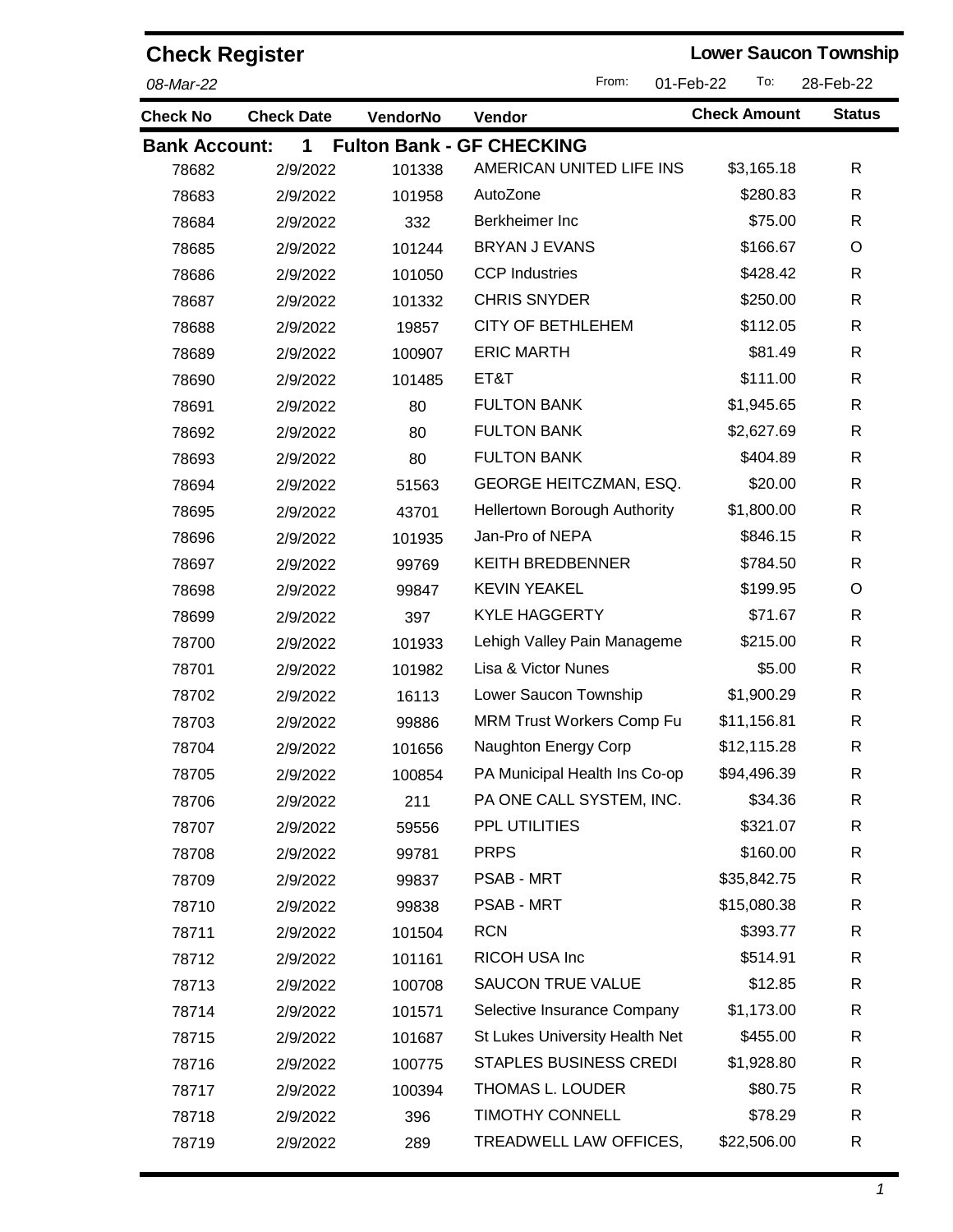| <b>Check Register</b> |                   |          |                                | <b>Lower Saucon Township</b> |               |
|-----------------------|-------------------|----------|--------------------------------|------------------------------|---------------|
| 08-Mar-22             |                   |          | From:                          | 01-Feb-22<br>To:             | 28-Feb-22     |
| <b>Check No</b>       | <b>Check Date</b> | VendorNo | Vendor                         | <b>Check Amount</b>          | <b>Status</b> |
| 78720                 | 2/9/2022          | 99833    | UGI ENERGY SERVICES, LL        | \$1,694.49                   | R             |
| 78721                 | 2/9/2022          | 101495   | United Site Services, INC      | \$1,233.56                   | $\mathsf{R}$  |
| 78722                 | 2/9/2022          | 101244   | <b>BRYAN J EVANS</b>           | \$166.67                     | V             |
| 78723                 | 2/9/2022          | 101332   | <b>CHRIS SNYDER</b>            | \$250.00                     | V             |
| 78724                 | 2/9/2022          | 100916   | <b>CHARLES H WERKHEISER J</b>  | \$68.00                      | $\mathsf{R}$  |
| 78725                 | 2/15/2022         | 101739   | Jan Egner                      | \$43.30                      | V             |
| 78726                 | 2/15/2022         | 101935   | Jan-Pro of NEPA                | \$846.15                     | R             |
| 78727                 | 2/15/2022         | 100374   | TDS TECHNOLOGIES, INC          | \$28,001.40                  | R             |
| 78728                 | 2/16/2022         | 100295   | <b>COMMONWEALTH Of PA</b>      | \$109.70                     | R             |
| 78729                 | 2/23/2022         | 101984   | Aramsco Inc,                   | \$282.10                     | O             |
| 78730                 | 2/23/2022         | 101958   | AutoZone                       | \$133.05                     | O             |
| 78731                 | 2/23/2022         | 101947   | <b>Bergeys Wholesale Parts</b> | \$440.75                     | O             |
| 78732                 | 2/23/2022         | 98884    | Borough of Hellertown          | \$960.99                     | O             |
| 78733                 | 2/23/2022         | 19857    | <b>CITY OF BETHLEHEM</b>       | \$1,992.31                   | O             |
| 78734                 | 2/23/2022         | 34848    | DEITER BROS. FUEL CO., IN      | \$1,110.39                   | O             |
| 78735                 | 2/23/2022         | 101957   | Eastern Autoparts Warehouse    | \$199.90                     | O             |
| 78736                 | 2/23/2022         | 47826    | ECCO COMMUNICATIONS, L         | \$87.00                      | O             |
| 78737                 | 2/23/2022         | 101598   | Eckert Seamans Cherin and M    | \$6,786.00                   | O             |
| 78738                 | 2/23/2022         | 237      | <b>FREEDOM SYSTEMS</b>         | \$458.95                     | O             |
| 78739                 | 2/23/2022         | 31711    | HANOVER ENGINEERING A          | \$17,246.22                  | O             |
| 78740                 | 2/23/2022         | 101935   | Jan-Pro of NEPA                | \$43.30                      | O             |
| 78741                 | 2/23/2022         | 101742   | Kenneth Keller                 | \$34.20                      | O             |
| 78742                 | 2/23/2022         | 23012    | MACMILLAN OIL CO OF ALL        | \$212.00                     | O             |
| 78743                 | 2/23/2022         | 39704    | NAPA Auto Parts-Hellertown     | \$48.89                      | O             |
| 78744                 | 2/23/2022         | 101516   | New Enterprise & Lime Co       | \$1,297.01                   | R             |
| 78745                 | 2/23/2022         | 101928   | NJ Advance Media - Dept 775    | \$1,499.05                   | O             |
| 78746                 | 2/23/2022         | 100756   | Patriot Workwear               | \$1,558.50                   | O             |
| 78747                 | 2/23/2022         | 101200   | Pitney Bowes Reserve Accoun    | \$1,000.00                   | O             |
| 78748                 | 2/23/2022         | 59556    | <b>PPL UTILITIES</b>           | \$6,406.62                   | O             |
| 78749                 | 2/23/2022         | 99837    | <b>PSAB - MRT</b>              | \$5,609.91                   | R             |
| 78750                 | 2/23/2022         | 99838    | <b>PSAB - MRT</b>              | \$2,046.35                   | R             |
| 78751                 | 2/23/2022         | 101502   | <b>Quest Termite and Pest</b>  | \$190.00                     | O             |
| 78752                 | 2/23/2022         | 101853   | Staver Hydraulics Co Inc       | \$102.24                     | O             |
| 78753                 | 2/23/2022         | 101874   | <b>USA Installation</b>        | \$2,122.00                   | O             |
| 78754                 | 2/23/2022         | 302      | <b>VERIZON</b>                 | \$41.55                      | O             |
| 78755                 | 2/23/2022         | 101457   | Verizon Connect NWF Inc        | \$421.37                     | O             |
| 78756                 | 2/23/2022         | 100869   | <b>VERIZON WIRELESS</b>        | \$2,017.52                   | O             |
| 78757                 | 2/23/2022         | 101980   | All Traffic Solutions Inc.     | \$18,000.00                  | O             |
|                       |                   |          | <b>Bank Total:</b>             | \$316,603.28                 |               |